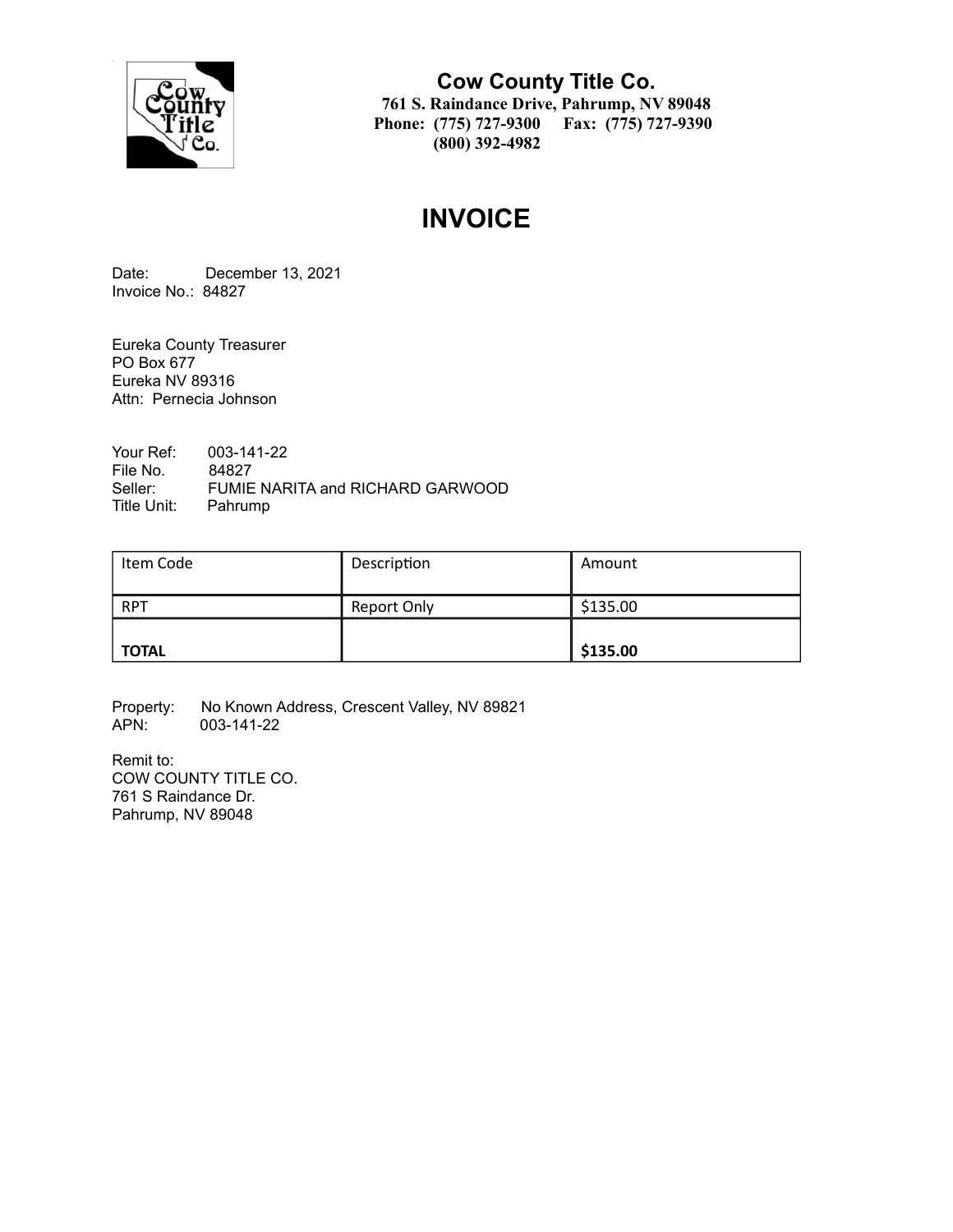

**Cow County Title Co. 761 S. Raindance Drive, Pahrump, NV 89048 Phone: (800) 392-4982 Fax: (775) 727-9390**

## **Original TITLE REPORT**

#### **ORDER NUMBER: 84827**

**REPORT ONLY**

Eureka County Treasurer PO Box 677 Eureka, NV 89316 Attn: Pernecia Johnson RE:

Assessor Parcel No.: 003-141-22

Today's Date: December 13, 2021

Please read the exceptions shown in this report carefully. The exceptions are meant to provide you with notice of matters which may affect title to the herein described property.

It is important to note that this title report is not a written guaranty or warranty as to the condition of title and may not list all liens, defects, and encumbrances affecting title to the land.

Dated as of December 06, 2021 at 7:30 a.m.

**PROPERTY ADDRESS:** No Known Address Crescent Valley, NV 89821

Authorize nature

Typist's Initials: TL Nancy L. Steib, Assistant NLSteib@CowCountyTitle.com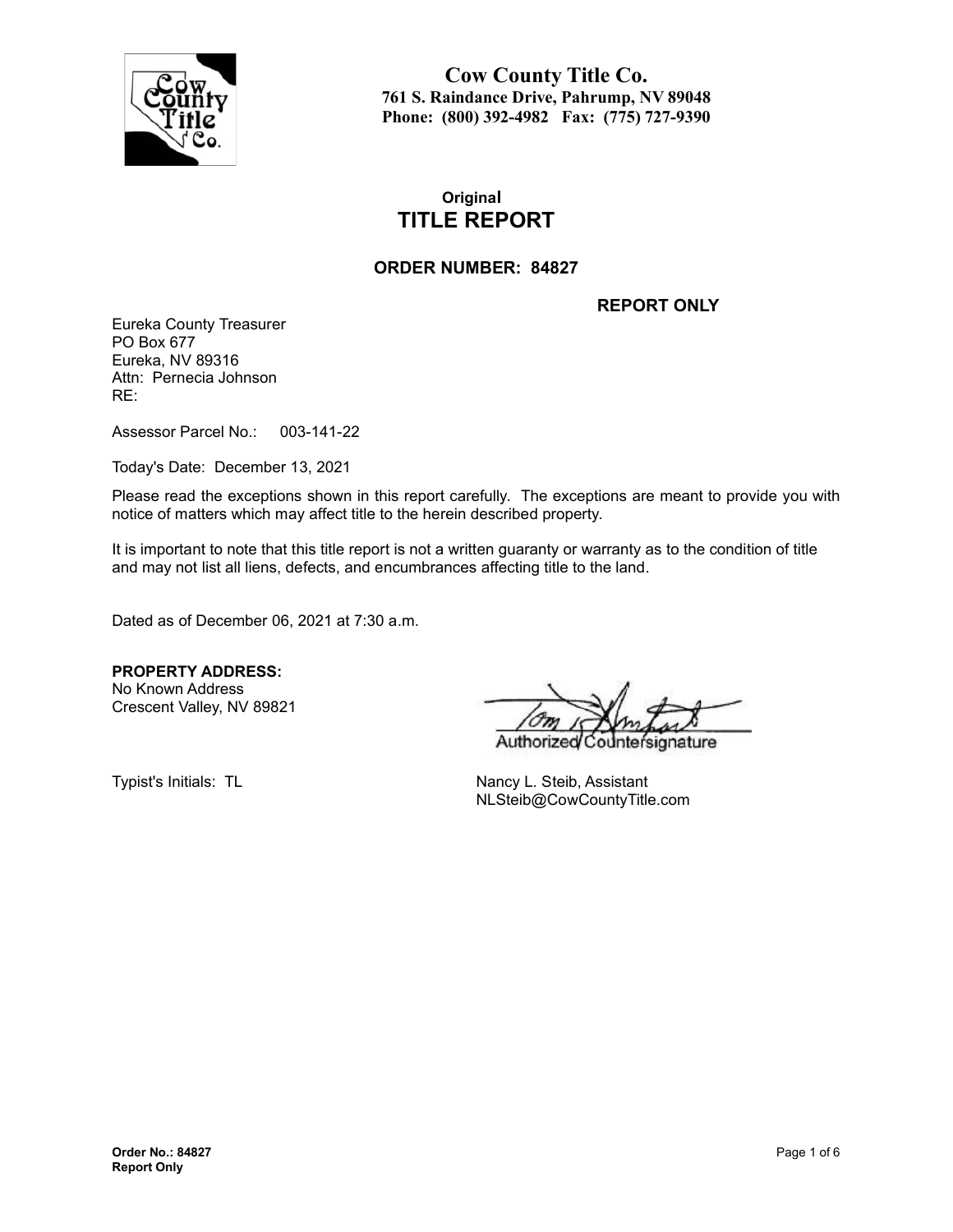The estate or interest in the land hereinafter described or referred to covered by this report is:

FEE

Title to said estate or interest at the date hereof is vested in:

PERNECIA JOHNSON, Treasurer of the County of Eureka, State of Nevada in trust for the use and benefit of the State of Nevada and the County of Eureka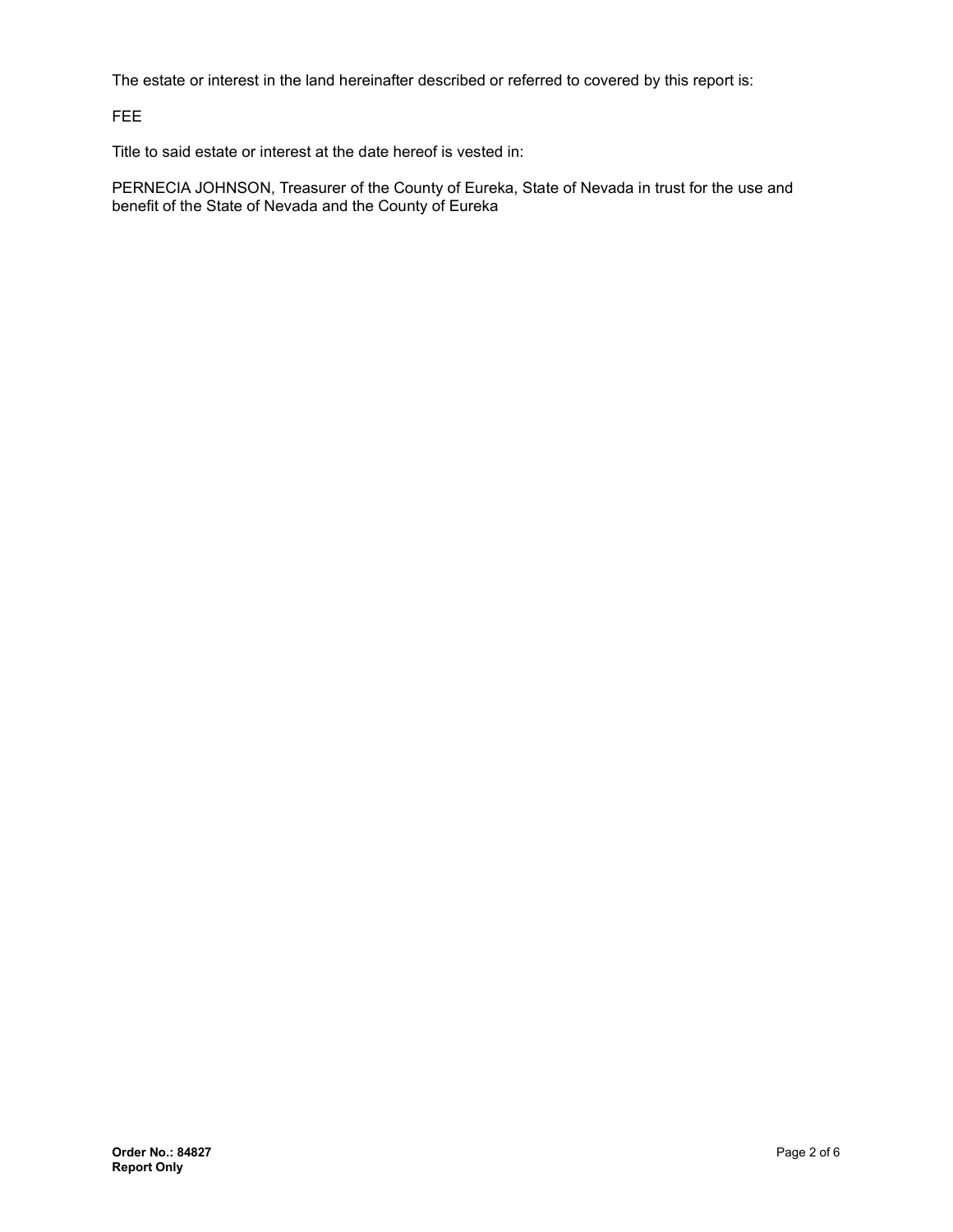## **LEGAL DESCRIPTION**

The land referred to herein is described as follows:

All that certain real property situate in the County of Eureka, State of Nevada, described as follows:

That portion of Crescent Valley Ranch and Farms Unit No. 5 recorded November 5, 1959 Map No. 34550, described as follows:

Township 29 North Range 48 East M.D.B.&M.

Section 29: The South Half (S1/2) of the Northeast Quarter (NE1/4) of the Southwest Quarter (SW1/4) according to the map thereof recorded November 5, 1959 in the Office of the County Recorder of Eureka County, Nevada as File No. 34550, Eureka County, Nevada records.

EXCEPTING, therefrom, all petroleum, oil, natural gas and products derived therefrom reserved by SOUTHERN PACIFIC LAND COMPANY Deed recorded September 24, 1951 in Book 24 of Deeds at page 168 Eureka County, Nevada records.

ASSESSOR'S PARCEL NUMBER FOR 2021 – 2022: 003-141-22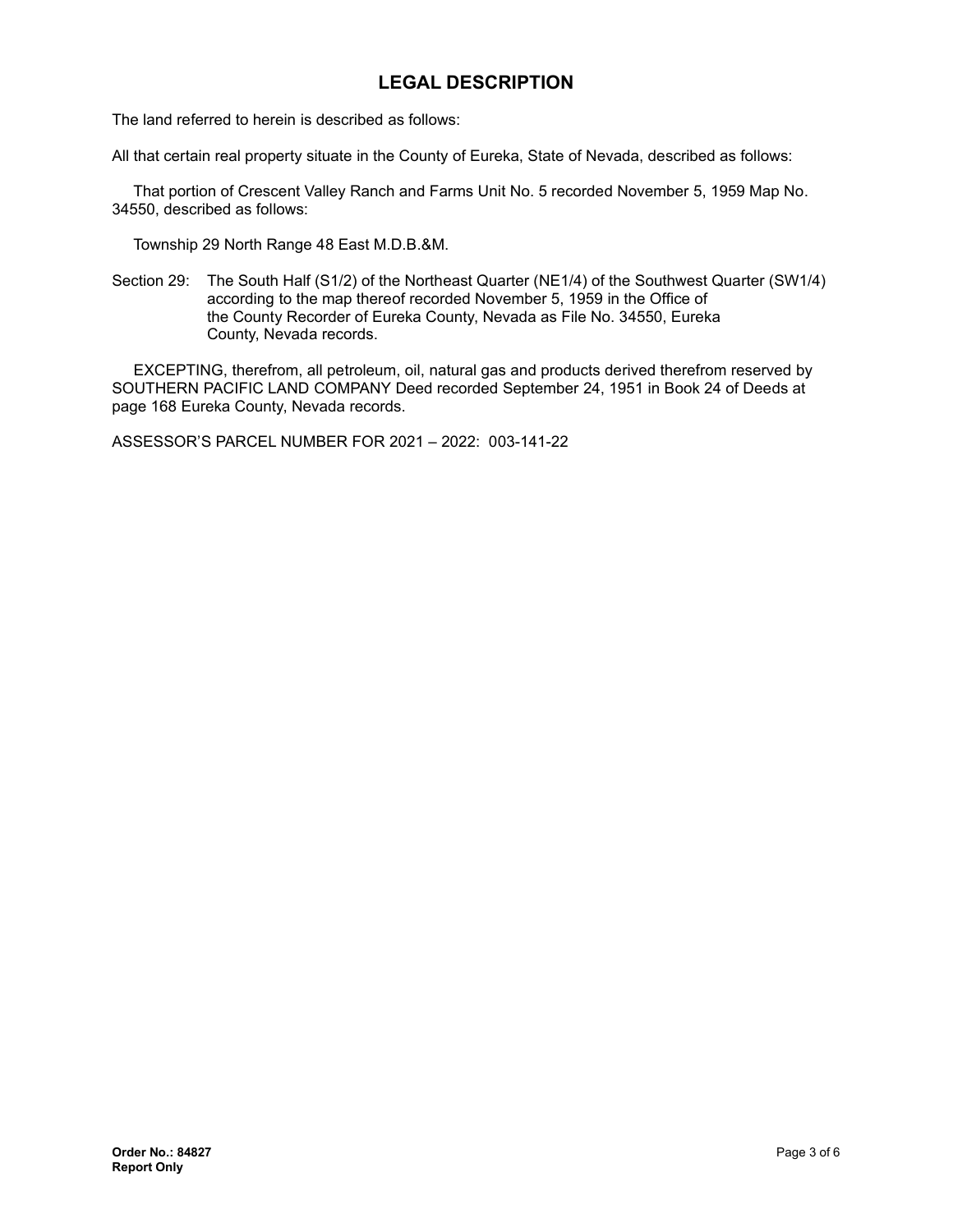At the date hereof, exceptions and matters affecting said land are as follows:

1. The vestee herein acquired title to said land by virtue of the Eureka County Tax Deed recorded June 7, 2021 as File No. 2021-245181, Eureka County, Nevada records. Upon the payment of the delinquent taxes assessed to APN 003-141-22 to the Vestee herein, said vestee will reconvey the subject property to the last known record owner:

RICHARD GARWOOD and FUMIE NARITA

Taxes are subject to the additional accrual of interest and penalties. Please contact the Eureka County Treasurer for the exact amount to redeem said property. (Phone 775-237-5262).

- 2. A lien for supplemental taxes as might be assessed and collected by the County Assessor on the personal property Tax Roll in the event improvements have been commenced or completed within the past year, in accordance with Nevada Revised Statutes 361.260.
- 3. Any assessments, charges and fees which may be or may become due to the City or County, by reason of said premises lying within the boundaries of such city or county.
- 4. Any portion of said lands within the lines of public roads as now established.
- 5. Existing rights in use or of record in favor of the public or third parties for highways, roads, railroads, pipelines, telephone, telegraph and electrical transmission lines, canals, laterals and drains.
- 6. Notwithstanding the insuring clauses of the policy, the Company does not insure against loss or damage by reason of a lack of a right of access to and from the land.
- 7. Any right, title and interest in and to any of the minerals and mineral ores within or underlying the Property, including, without limitation, oil, natural gas and hydrocarbon substances, geothermal steam, brines and minerals in solution, and sand gravel and aggregates, and products derived therefrom, together with any rights of ingress and egress in, upon or over the Property and to make such use of the Property and the surface thereof as is necessary or useful in connection therewith, which may have been reserved by other parties at the time that the Property was conveyed to Grantor or which may have been conveyed by Grantor to any third parties.
- 8. Reservations contained in Patent No. 162 from the United States of America to Central Pacific Railroad Company, recorded February 26, 1903 in Book 14 of Deeds, page 493, Eureka County, Nevada records, reading as follows:

"Yet excluding and excepting from the transfer of these presents, "All Mineral Lands" should any such be found to exist in the tracts described in the foregoing, but their exclusion and exception, according to the terms of the Statute, shall not be construed to include coal and iron lands".

A certified copy of the above Patent recorded July 26, 1996 in Book 299 of Official Records, page 242 as File No. 164225, Eureka County, Nevada records.

- 9. Minerals of whatsoever kind, subsurface and surface substances, including but not limited to coal, lignite, oil, gas, uranium, clay, rock, sand and gravel in, on, under and that may be produced from the Land, together with all rights, privileges, and immunities relating thereto, whether or not appearing in the Public Records or listed herein. The Company makes no representation as to the present ownership of any such interest. There may be leases, grants, exceptions or reservations of interests that are not listed.
- 10. Water rights, claims or title to water, whether or not shown by the public records.
- 11. Discrepancies, conflicts in boundary lines, shortage in area, encroachments, or any other facts which a correct survey would disclose, and which are not shown by the public records.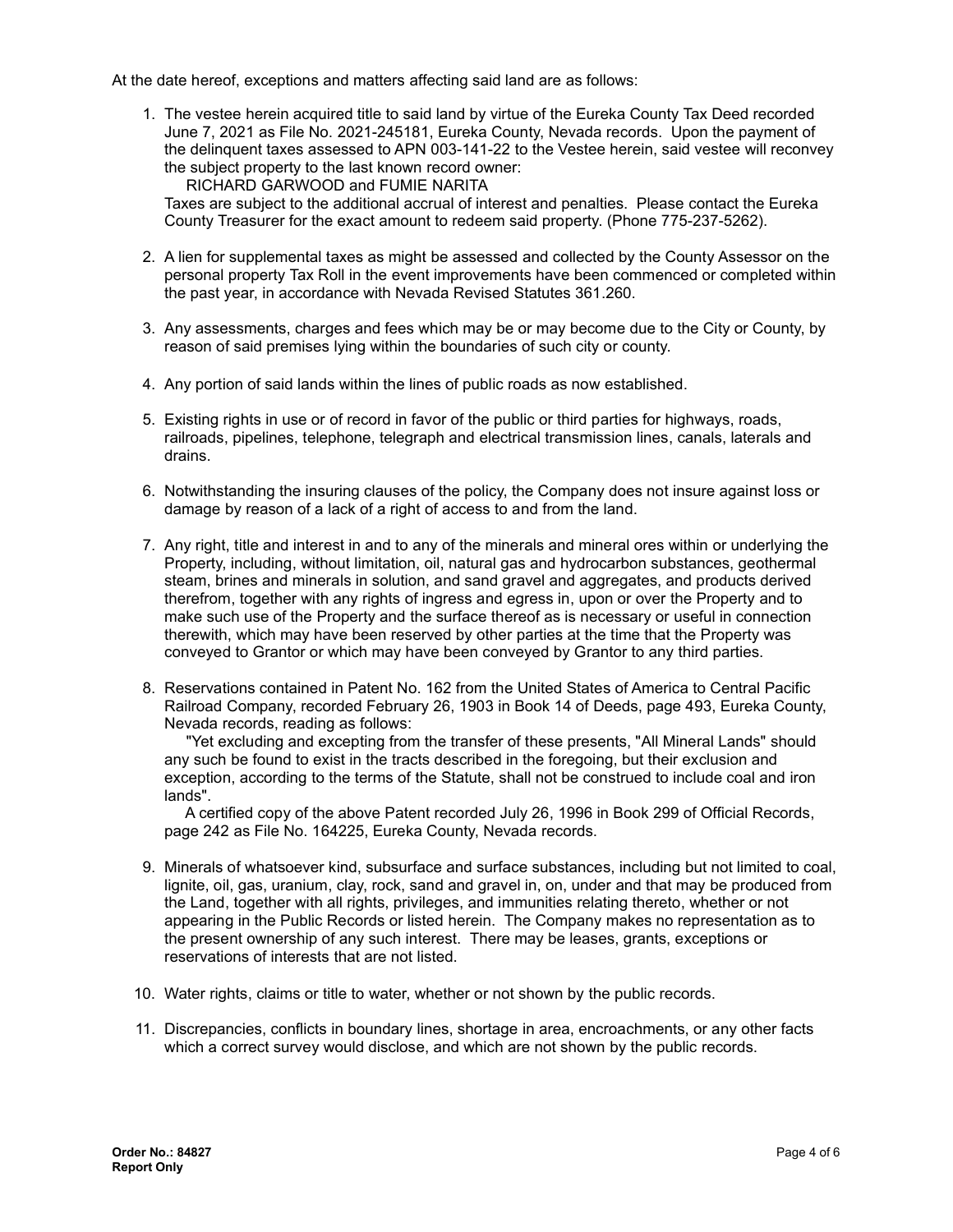12. Provision in Deed from CENTRAL PACIFIC RAILWAY CO. to SOUTHERN PACIFIC LAND COMPANY, recorded in Book 21 of Deeds, page 26, Eureka County, Nevada records, providing as follows:

"Excepting the right to use any water naturally rising upon or flowing across any of said lands which has heretofore been appropriated by, and is now being used for the operation of the railroads or vendor, and the right (to the extent that the same may heretofore have been exercised by vendor) to conduct the same, as well as water rising upon other lands, for the purpose aforesaid, together with the necessary rights of way therefor."

13. Reservation contained in the Deed dated August 28, 1951, executed by SOUTHERN PACIFIC LAND COMPANY to H.J. BUCHENAU, et ux, recorded September 24, 1951 in Book 24 of Deeds at page 168, Eureka County, Nevada records, reading as follows:

"EXCEPTING and reserving unto the first party, its successors and assigns, all petroleum, oil, natural gas and products derived therefrom, within or underlying said land or that may be produced therefrom, and all rights thereto, together with the right at all times to enter upon or in said land, to prospect for and to drill, recover and remove the same."

- 14. Covenants, conditions and restrictions affecting CRESCENT VALLEY RANCH AND FARMS, UNIT NO. 5, Eureka County, Nevada, as set forth in Declaration of Restrictions recorded November 5, 1959 in Book H of Miscellaneous Records, at page 56,as File No. 34553 Eureka County, Nevada records.
- 15. Easements and rights of way including incidentals thereto as shown on the Record of Survey Map thereof recorded November 5, 1959 as File No. 34550, Eureka County, Nevada records.
- 16. Provisions contained in the Deed recorded November 28, 1966 in Book 13 of Official Records, page 457 as File No. 43311 Eureka County, Nevada records as follows: RESERVING THEREFROM an easement of 30 feet along all boundaries for ingress and egress, with power to dedicate.
- 17. Any matter, defect or interest existing, or which may arise, from the failure to include the marital status of the Grantee in the Deed recorded September 30, 2003 in Book 366 of Official Records, page 41 as File No. 182569, Eureka County, Nevada records.

If said parties were married, the herein described property would be subject to the community property interest of the spouse.

18. Any matter, defect or interest existing, or which may arise, from the failure to include the marital status of the Grantor in the Deed recorded November 14, 2006 in Book 447 of Official Records, page 210 as File No. 206767, Eureka County, Nevada records.

If said parties were married, the herein described property would be subject to the community property interest of the spouse.

19. Any matter, defect or interest existing, or which may arise, from the failure to include the marital status of the Grantee in the Deed recorded November 14, 2003 in Book 447 of Official Records, page 211 as File No. 206768, Eureka County, Nevada records.

If said parties were married, the herein described property would be subject to the community property interest of the spouse.

- 20. Rights, title and/or interest in favor of third parties including any parties in possession of said land.
- 21. Enclosed herewith is our statement of charges for this report. Any reference herein for a policy of title insurance is hereby cancelled. No Guarantee is made regarding (a) matters affecting the beneficial interest of any mortgage or deed of trust which may be shown herein as an exception, or (b) other matters which may affect any such mortgage or deed of trust. No guarantee is made regarding any liens, claims of lien, defects or encumbrances, whether or not shown herein as an exception.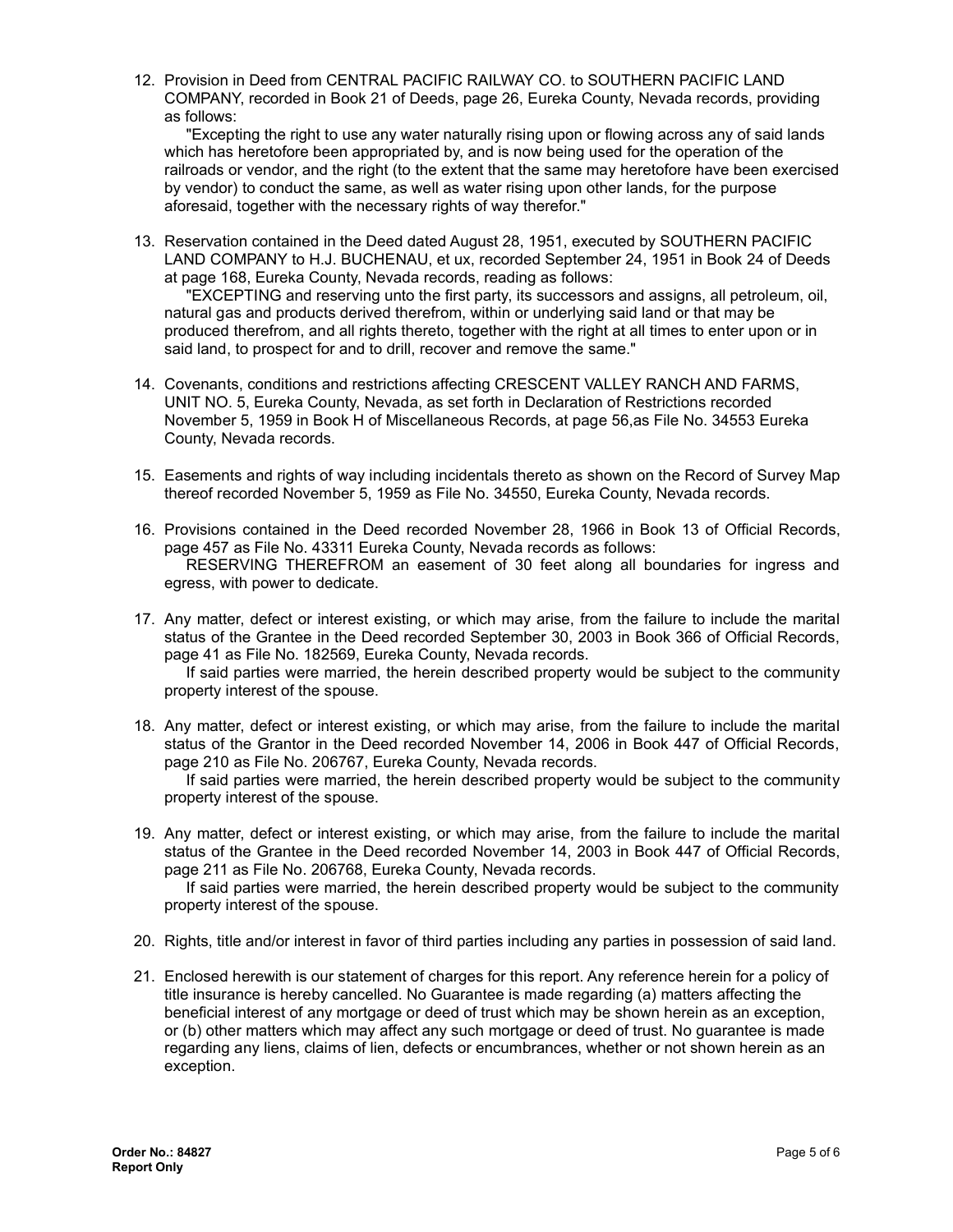NOTE: The address of the herein described property is purported to be: No Known Address Crescent Valley, NV 89821

Based on our review of the record, we recommend that notices of sale be provided to those listed below. Said list should not be construed to constitute the only notices required; others may be required by statute, regulations, common knowledge, and/or general practices. PLEASE NOTE: Said list may not contain the address on file at the County Treasurer's office prior to the recording of the tax deed. Please refer to the last tax roll prior to the tax deed for any additional addresses. This list is provided strictly as a courtesy and no guarantee or warranty should be assumed therefrom.

RICHARD GARWOOD FUMIE NARITA 331 NONAKA MAEBASHI, GUNMA, JAPAN 379-2166

RICHARD GARWOOD FUMIE NARITA NO KNOWN ADDRESS CRESCENT VALLEY, NV 89821

RICHARD GARWOOD FUMIE NARITA 9505 STENTON AVENUE ERDENHEIM, PA 19038

#### **END OF EXCEPTIONS**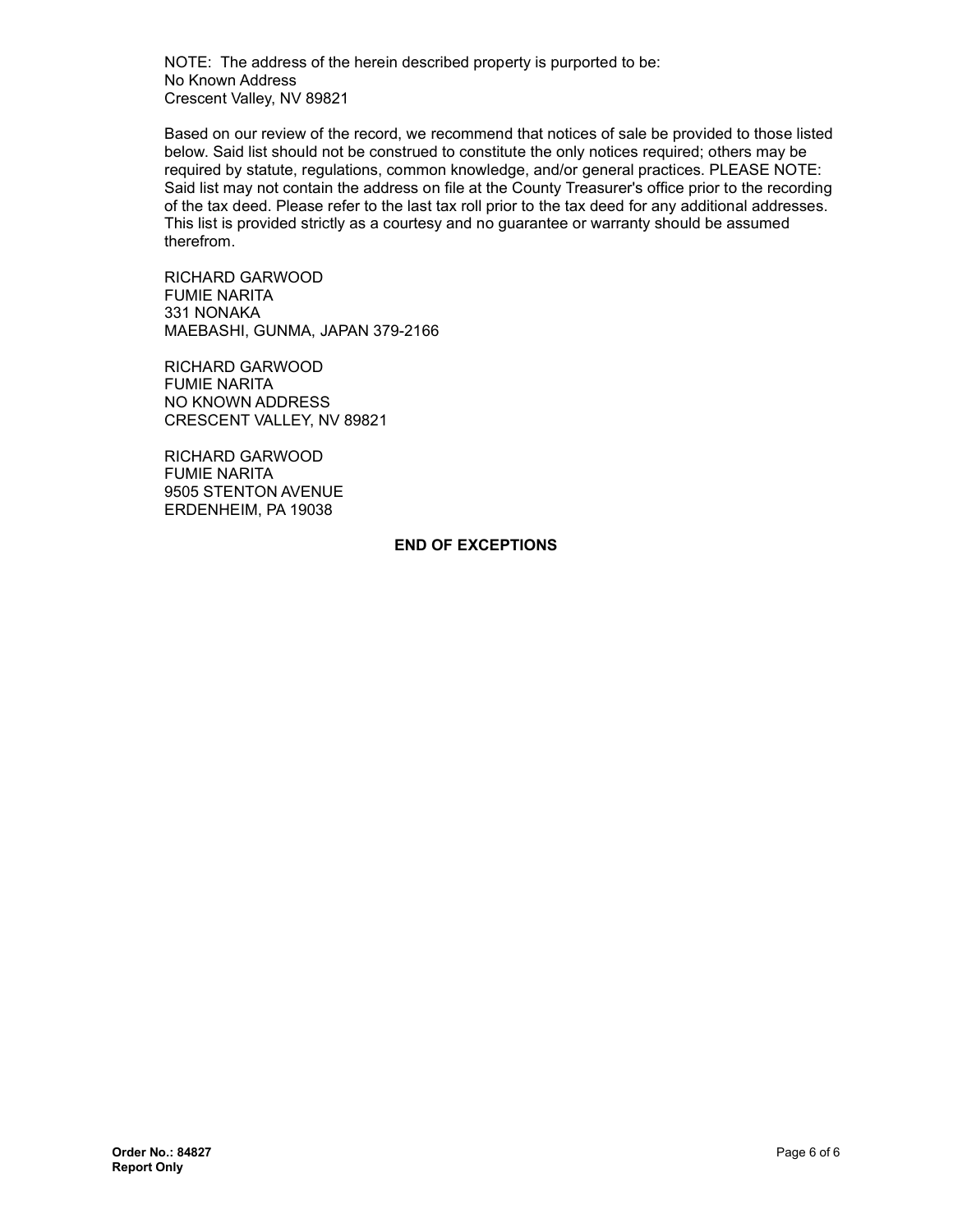